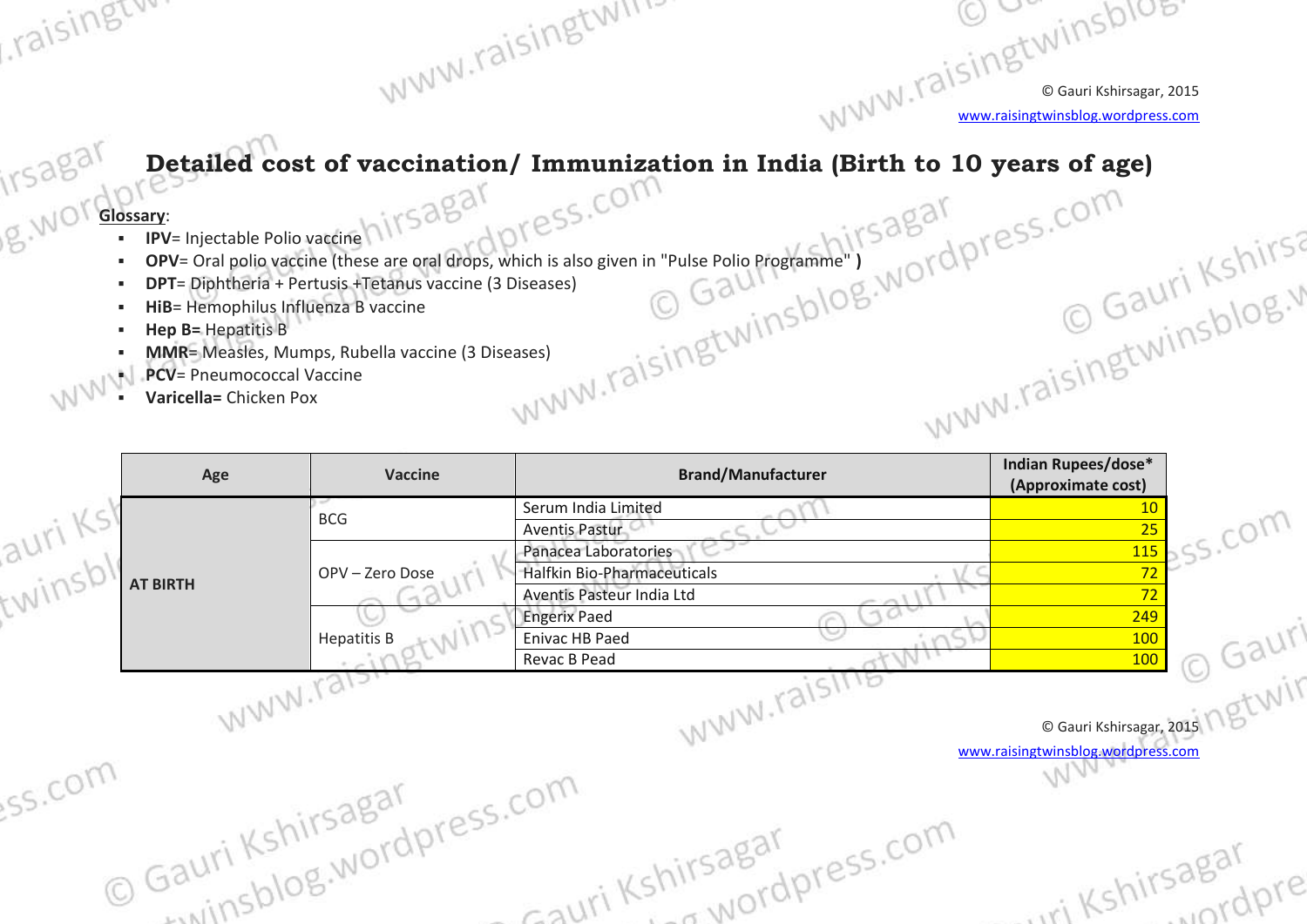| , raising           | Age                               | <b>Vaccine</b>                                                               | WWW.raisinguv.<br><b>Brand/Manufacturer</b>                                                                                                                                                            | unw.raisingtwinsblue<br><b>Indian Rupees/dose*</b><br>(Approximate cost) |           |  |
|---------------------|-----------------------------------|------------------------------------------------------------------------------|--------------------------------------------------------------------------------------------------------------------------------------------------------------------------------------------------------|--------------------------------------------------------------------------|-----------|--|
| irsagar<br>g.word   |                                   |                                                                              | These below vaccine (at 6,10 & 14 weeks) can be given in combination or seperately, hence the cost will vary on the<br>combination and brand used. Following are some available combinations in India: |                                                                          |           |  |
|                     |                                   |                                                                              | <b>Triple Antigen</b><br><b>DPT</b><br>'OR. WO<br>$\sqrt{2}$<br>DPT<br>Tripvac                                                                                                                         | $\frac{11(Bio E)}{11(Bio E)}$ Kshirsa<br>16 (Serum Intl)                 |           |  |
| WWV                 | <b>6 WEEKS</b><br><b>10 WEEKS</b> | $DPT-1$<br>1.<br>$IPV-1$<br>2.<br>$HiB - 1$<br>3.<br>HEPATITIS B (at 6<br>4. | DPaT <sup>®</sup><br>Infanrix<br><b>DPwT</b><br>Tripacel<br>OU.<br>DPT +HIB<br>Easy four<br>Easy five<br>DPT+HIB +HEP B                                                                                | 750<br>530<br>585                                                        |           |  |
|                     | <b>14 WEEKS</b>                   | weeks only and not at<br>10 and 14 weeks)                                    | DPT+ HEP B<br>Ecovac<br>DPT +HIB +HEPB<br>Pentavac<br>DTaP+HIB +IPV<br>Pentaxim<br>Imovax polio<br><b>IPV</b>                                                                                          | 1090<br>500<br>1893<br>365<br>35                                         |           |  |
| auri Ksl<br>twinsbl |                                   |                                                                              | Erapol<br><b>IPV</b><br><b>Hiberix</b><br>(HiB)<br>Peda HIB<br><b>HiB</b><br>ROTARIX (by GSK)                                                                                                          | 325<br>$250 - 350$<br><b>Rs. 1099/dose</b>                               | S. COM    |  |
|                     |                                   | 5. ROTAVIRUS-1<br>6. $PCV-1$                                                 | TWO doses are required at one month interval<br>ROTATEQ (by MSD)<br>THREE doses are required at one month interval<br>Prevnar-13                                                                       | <b>Total: 2198</b><br>Rs. 900/dose<br><b>Total: 2700</b><br>3800         | Gauri     |  |
| ss.com              |                                   | WWW.Tals                                                                     | WWW.raising                                                                                                                                                                                            | G Gauri Kshirsagar, 2015<br>www.raisingtwinsblog.wordpress.com           |           |  |
|                     |                                   | winchlog.wordpress.com<br>O Gauri Kshirsagar                                 | en Communication<br>Sauri Kshirsagar                                                                                                                                                                   | iri Kshirsagar                                                           | in andpre |  |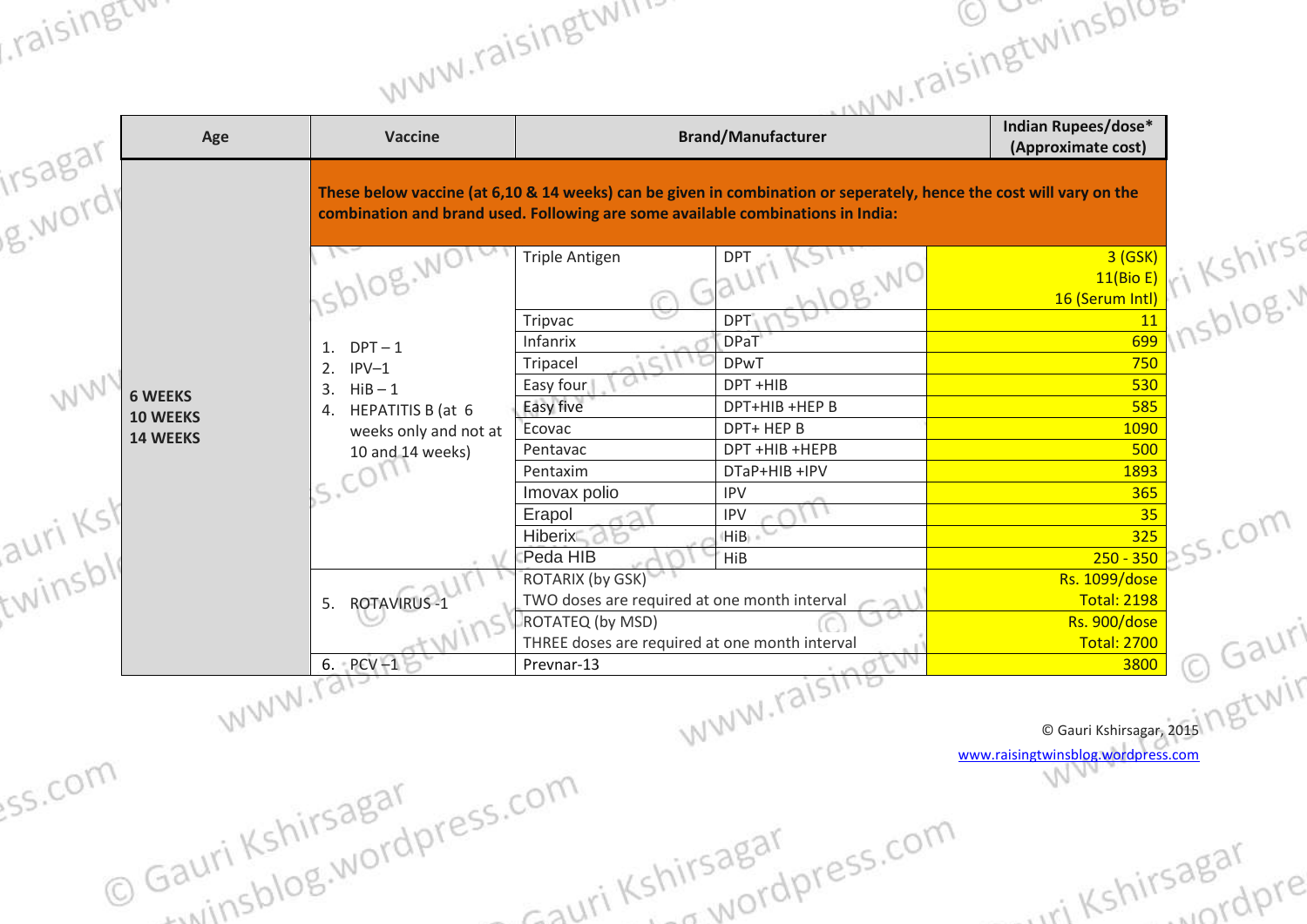| Age             | Vaccine                  | $\sim$ N.I.<br><b>Brand/Manufacturer</b> | <b>Indian Rupees/dose*</b><br>(Approximate cost)               |
|-----------------|--------------------------|------------------------------------------|----------------------------------------------------------------|
|                 |                          | Panacea Laboratories                     | <b>115</b>                                                     |
|                 | $OPV - 1$                | Halfkin Bio-Pharmaceuticals              | 72                                                             |
| <b>6 Months</b> |                          | Aventis Pasteur India Ltd                | 72                                                             |
|                 |                          | <b>Engerix Paed</b>                      | 249                                                            |
|                 | <b>Hepatitis B</b>       | <b>Enivac HB Paed</b>                    |                                                                |
|                 |                          | Revac B Pead                             | 15 ri Kshirsi                                                  |
|                 |                          | Panacea Laboratories                     |                                                                |
|                 | $OPV - 2$                | <b>Halfkin Bio-Pharmaceuticals</b>       |                                                                |
|                 |                          | Aventis Pasteur India Ltd                |                                                                |
| 9 Months        |                          | Tresivac                                 | 116                                                            |
|                 |                          | Trimovax                                 | 72                                                             |
| WW              | $MMR - 1$                | <b>Trimovax Merieux</b>                  | 70                                                             |
|                 |                          | Morupar                                  | 75                                                             |
|                 |                          | Priorix                                  | 499                                                            |
| 9-12 Months     | Typhoid -1               | Typherix                                 | 290                                                            |
|                 |                          | Typhivax                                 | 290                                                            |
|                 |                          | Avaxim Paediatric (80 Unit)              | 915                                                            |
| 12 Months       | <b>Hepatitis A</b>       | Havrix                                   | 1099 - 1650                                                    |
| auri Ks.        |                          | Biovac-A                                 | 1210                                                           |
|                 | Gauri<br>$MMR-2$<br>Wins | Tresivac                                 | 116                                                            |
|                 |                          | Trimovax                                 | 72                                                             |
| twinsbl         |                          | <b>Trimovax Merieux</b><br>10            | 70                                                             |
| 15 Months       |                          | Morupar                                  |                                                                |
|                 |                          | Priorix                                  | 1345 Singtwin                                                  |
|                 | Varicella -1             | Okavax                                   |                                                                |
|                 |                          | Varilrix                                 |                                                                |
|                 | PCV - Booster            | Prevnar-13                               |                                                                |
| ss.com          | COM<br>hirsagal          |                                          | © Gauri Kshirsagar, 2015<br>www.raisingtwinsblog.wordpress.com |

Cauri Kshirsagar

shirsagar<br>Shirsagar<br>La Wordpress.com

Gauri Kshirsagar<br>Gauri Kshirsagar<br>Gauri Kshirsagar

m<br>© Gauri Kshirsagar

raisingtw.

iri Kshirsagar

irsagai<br>wordpre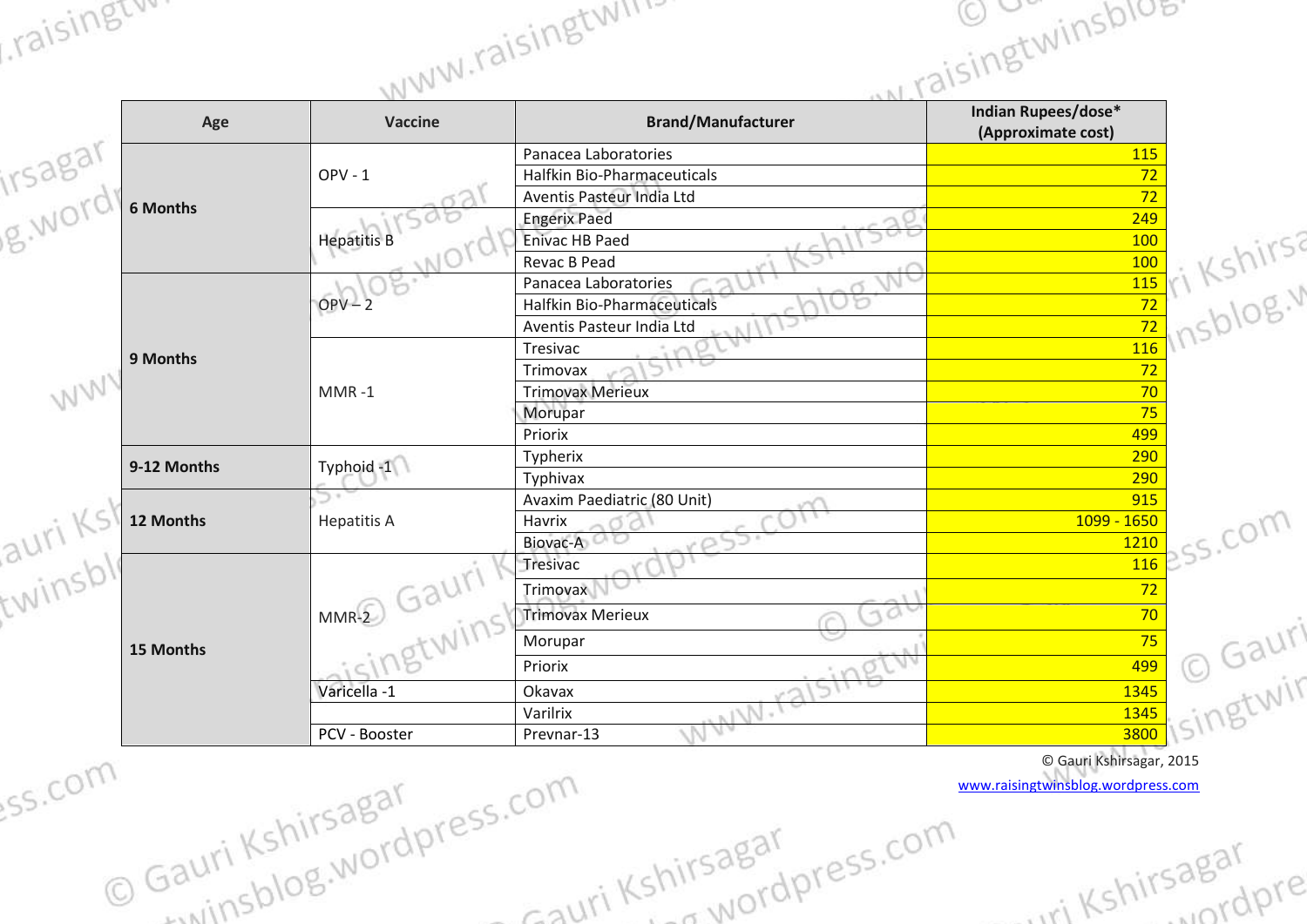| , raising         |                                                          | <u>INJ.raisinguw</u>                                                             |                                                   | cingtwinsblos.                                                 |
|-------------------|----------------------------------------------------------|----------------------------------------------------------------------------------|---------------------------------------------------|----------------------------------------------------------------|
| Age               | <b>Vaccine</b>                                           | <b>Brand/Manufacturer</b>                                                        |                                                   | <b>Indian Rupees/dose*</b><br>(Approximate cost)               |
|                   |                                                          | <b>Triple Antigen</b>                                                            | <b>DPT</b>                                        | 3 (GSK)<br>11(Bio E)<br>16 (Serum Intl)                        |
| irsagar<br>g.word | DTwP/DTaP Booster                                        | Tripvac<br>Infanrix<br>Tripacel                                                  | <b>DPT</b><br><b>DPaT</b><br><b>DPwT</b>          | 11<br>699<br>750                                               |
| 16-18 months      | <b>Hib Booster</b>                                       | Easy four<br>Pentavac                                                            | DPT +HIB<br>DPT +HIB +HEPB                        | 7Irs2<br>530                                                   |
|                   | <b>IPV Booster</b>                                       | Pentaxim<br>Imovax polio<br>Erapol                                               | DTaP+HIB +IPV<br><b>IPV</b><br><b>IPV</b>         | <b>BELL</b> KSTILLS<br>1893                                    |
|                   |                                                          | Hiberix<br>Peda HIB                                                              | HiB<br>HiB                                        | $250 - 350$                                                    |
| WW<br>18 months   | Hep A-2                                                  | Avaxim Paediatric (80 Unit)<br>Havrix<br>Biovac-A                                |                                                   | 915<br>1099 - 1650<br>1210                                     |
| 2 years           | <b>Typhoid Booster</b>                                   | Typherix<br>Typhivax                                                             |                                                   | 290<br>290                                                     |
| auri Ks<br>twinsb | DTwP/DTaP                                                | Triple Antigen<br>sagal<br>press.co                                              | $\mathsf{DPT}$                                    | 3 (GSK)<br>11(Bio E)<br>16 (Serum Intl)                        |
|                   | Gauri                                                    | Tripvac<br>ЛA<br>Infanrix<br>Tripacel                                            | <b>DPT</b><br><b>DPaT</b><br>11 CA<br><b>DPwT</b> | 11<br>699<br>750                                               |
|                   | 4 to 6 years<br>OPV (oral polio vaccine)<br>Varicella    | Panacea Laboratories<br>Halfkin Bio-Pharmaceuticals<br>Aventis Pasteur India Ltd |                                                   | $\bullet$ Gauri<br><b>115</b><br>72<br>72                      |
|                   |                                                          | Okavax<br>WWW.1<br>Varilrix                                                      |                                                   | <b>Y</b> isingtwir<br>1345<br>1345                             |
|                   | <b>Typhoid Booster</b>                                   | Typherix                                                                         |                                                   | 290<br>290                                                     |
| ss.com            |                                                          |                                                                                  |                                                   | © Gauri Kshirsagar, 2015<br>www.raisingtwinsblog.wordpress.com |
|                   | Gauri Kshirsagar<br>Gauri Kshirsagar<br>Cauri Kshirsagar | -auri Kshirsagar                                                                 |                                                   | ri Kshirsagar                                                  |